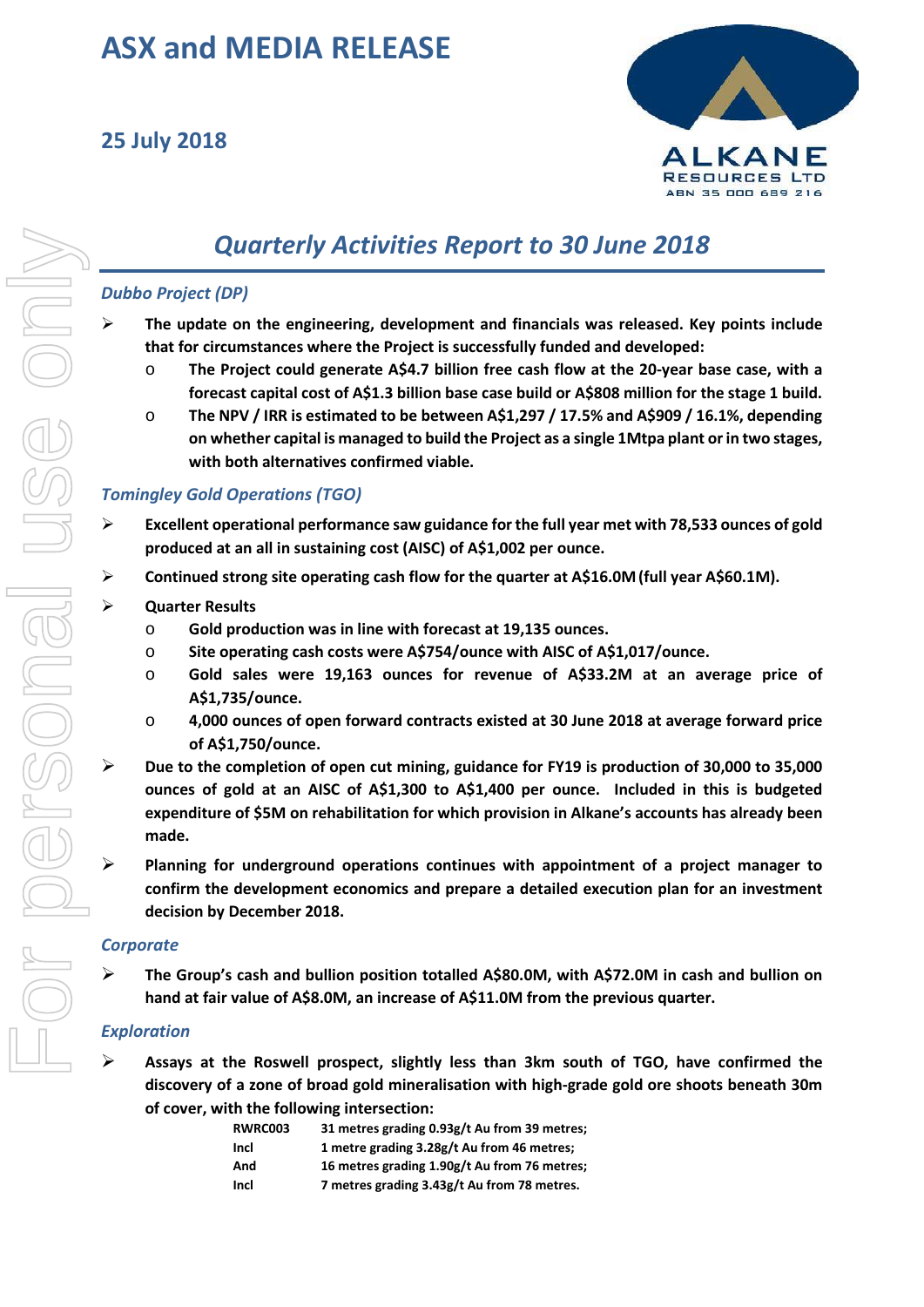

## **DUBBO PROJECT (DP) – zirconium, hafnium, niobium, yttrium, rare earth elements**

*Australian Strategic Materials Ltd (ASM) 100%*

The Dubbo Project remains construction ready, with the mineral deposit and surrounding land wholly owned, all material State and Federal approvals in place, an established flowsheet and a solid business case.

The modularised build study is complete and an update of the engineering, development and financials was released in the **ASX Announcement of 4 June 2018** and the Company confirms that the material assumptions underpinning the forecast financial information in that announcement continue to apply and have not changed. The update details that in circumstances where the Project is successfully funded and developed:

- It has an 18.90Mt ore reserve and 75.18Mt resource, giving an estimated 20-year project life (at a 1Mtpa plant feed rate) and significant extension and expansion potential.
- The Project could potentially be successfully implemented as a single 1Mtpa plant (base case) or via two stages of development involving two production trains, each of 500,000 tonnes per annum (500ktpa) plant feed rate capacity (staged build). The final decision is dependent on customer demand, securing adequate funding for development of the Project and strategic partner requirements. Crucially, the studies also demonstrate the Project's capacity to grow beyond 1Mtpa through the addition of more production trains.
- It is a technically sound and financially viable Project generating a potential A\$4.7 billion in undiscounted free cash flow (base case, pre-tax) over an initial 20-year project life.
- A forecast capital cost (base case) of A\$1,297M with an additional A\$124M of sustaining capital over the 20 years, giving an estimated Net Present Value (NPV 8%, pre-tax) of A\$1,236M and estimated 17.5% Internal Rate of Return (project IRR, pre-tax).
- Potential undiscounted free cash flow (staged build, pre-tax) in excess of A\$3.9 billion, forecast capital cost (staged build) of A\$808M for stage 1, A\$692M for stage 2 (with opportunities to stage further) and an additional A\$39M of sustaining capital over the 20 years, giving an estimated Net Present Value (NPV 8%, pre-tax) of A\$909M and an estimated 16.1% Internal Rate of Return (project IRR, pre-tax).

## *Financing*

Australian Strategic Materials (ASM) continues to work towards securing finance for the Dubbo Project. ASM's key focus is on securing offtake contracts for its products and a resultant strategic investor in the project. There continues to be pressure on both prices and supply, as discussed in *Product Marketing* below.

## *Engineering*

ASM continues to work with engineers to detail the staged execution model for the Project so that packages can be rapidly let on securing funding. This is expected to cost ~A\$3M over the remainder of this calendar year.

## *Product Development*

## *Zirconium*

Samples of high-purity zirconium oxychloride (ZOC) and zirconia produced at the ANSTO demonstration pilot plant were dispatched to leading companies as part of ongoing offtake discussions. The zirconia samples also included high-value hafnium-free zirconia, with hafnium levels less than 10 ppm; these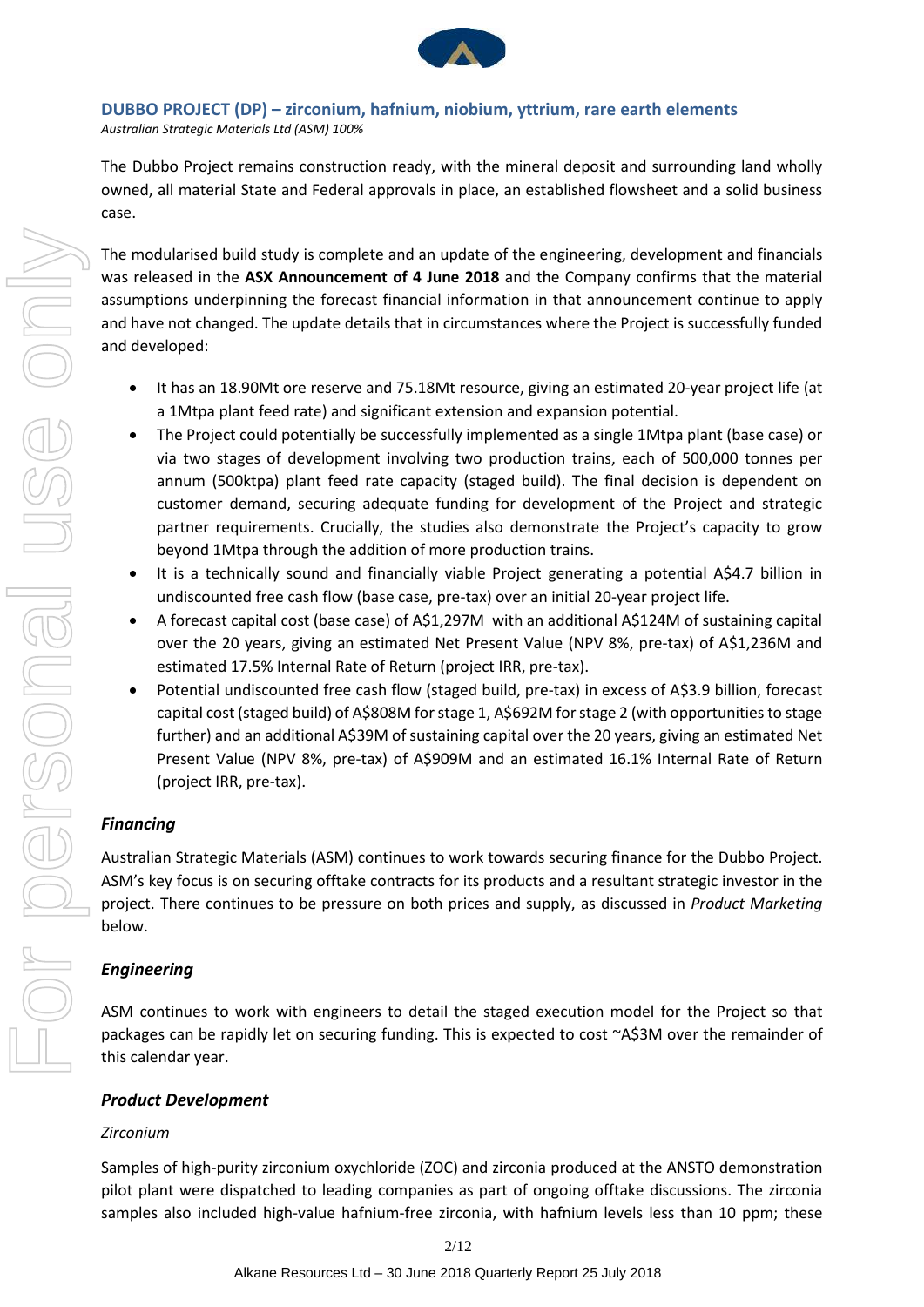

purities are suitable for producing zirconium metal for the nuclear industry. ASM's proprietary process to separate hafnium from zirconium has allowed development of this low-hafnium zirconia product, paving the way for its sale as a separate high-value zirconia product. The process also provides an opportunity for ASM to produce even higher-valued zirconium metal. These products are being actively investigated in addition to the existing suite of zirconium products already planned for the Dubbo Project.

Yttria-stabilised zirconia (YSZ) milling media have been produced at a laboratory scale in different sizes and compositions, with 2mm diameter media shown below. YSZ products are one of the key development priorities for the Dubbo Project, as they will enable full value capture of yttrium oxide produced by the Project in a range of higher-value YSZ products.



#### *Hafnium*

Following the successful development of ultra-high purity hafnium oxide announced earlier this year (**ASX Announcement of 17 January 2018**), ASM has been investigating opportunities to convert hafnium oxide to hafnium metal. Hafnium demand is mostly for hafnium metal containing differing levels of zirconium, while hafnium oxides and chemicals are other important but smaller markets.

## *Product Marketing*

Trade tensions between the US and China have heightened concerns over China's monopoly on rare earths and zirconium chemicals. China's efforts to reduce pollution and shut down non-complying or illegal operations continued and the US proposed 10% tariffs on rare earths and zirconium products that would be passed on to US consumers. The need for alternative western supplies of these technology metals is central to Alkane's discussions with companies regarding offtake and/or investment in the Dubbo Project. Most companies understand the need for action due to growing supply uncertainties, plus the clear trends towards higher prices, and appreciate the importance of the Dubbo Project to provide alternative supply. This has caused a shift in mindset and urgency to address China's global 90+% monopoly of rare earths and zirconium supply. Leading international companies are showing increased interest in securing non-Chinese magnet rare earths and zirconium materials to decease supply chain risks.

#### *Zirconium*

Zirconium chemicals prices were mostly flat during the second quarter, with weaker export prices due to depreciation of China's currency against the United States dollar. ZOC prices have settled at around RMB 17,000/Mt (US\$2,550/Mt), while fused zirconia prices now sit at ~US\$5,100/Mt. A continued shortage of zircon is set to further increase downstream zirconium prices, with zircon price increases expected in the second half of 2018. Premium zircon grades (66% ZrO<sub>2</sub>+HfO<sub>2</sub>) from a number of producers are predicted to increase by US\$100-175/Mt to around US\$1,550-1,650/Mt, CIF China. The price increases are expected to increase zirconium prices by US\$150-250/Mt (100% ZrO<sub>2</sub>).

Yttria-stabilised zirconia (YSZ) has been the material of choice for solid oxide fuel cells for several decades, but a promising new application is being developed for green production processes to produce different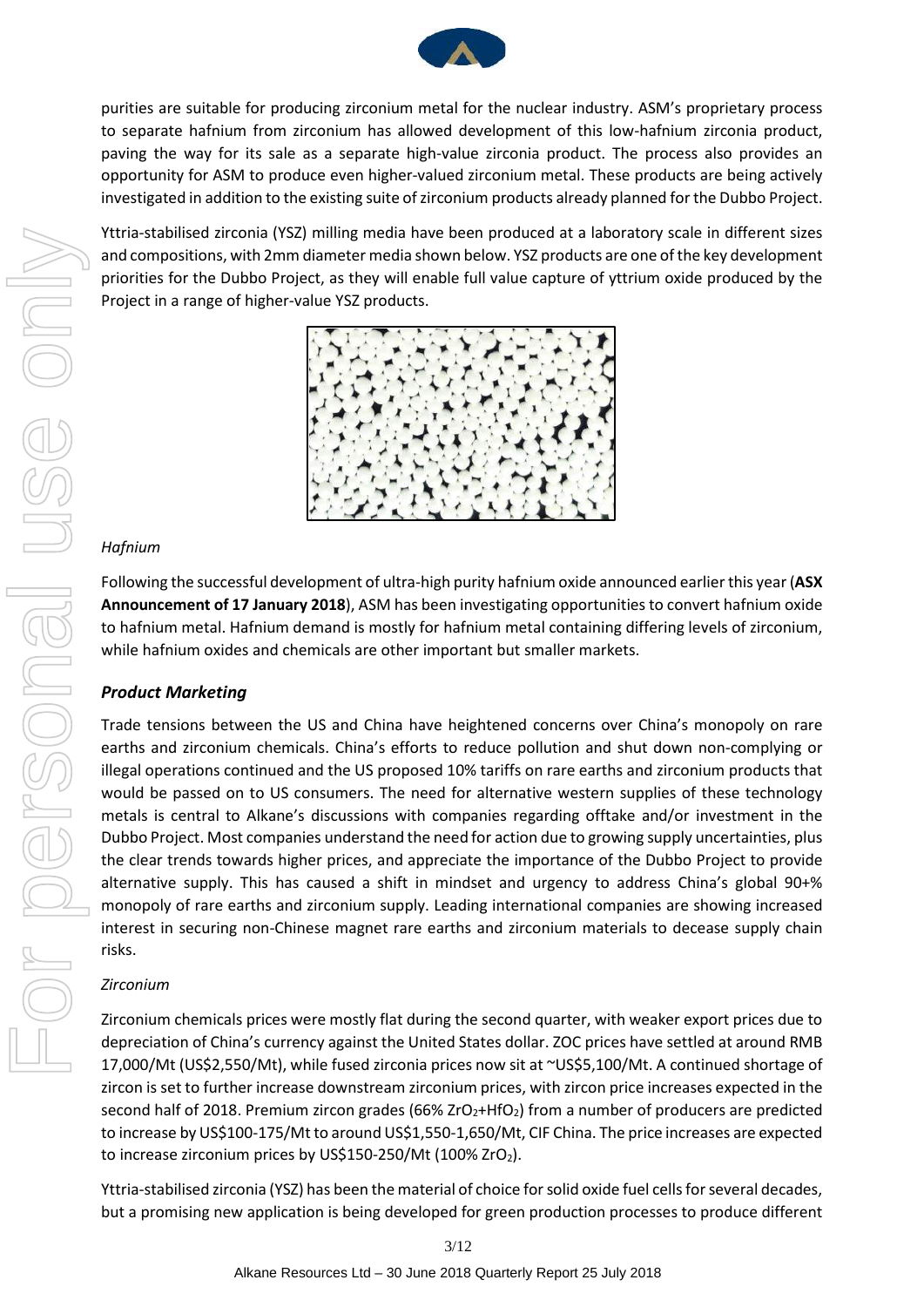

industrial and technology metals. YSZ has emerged as the front runner for solid oxide membranes (SOM) used in the conversion of oxides to metal by electrolysis processes, where greenhouse gases can be significantly reduced or eliminated altogether. In some cases, the only by-product is oxygen, which can be recovered, while providing a process cost credit.

Key industrial and aerospace metals produced using electrolysis include aluminium, titanium and magnesium, as well as magnet rare earths, zirconium and hafnium produced by the Dubbo Project. There are a number of different processes being developed independently, but most of them use SOMs based on YSZ. In addition to yttria demand for YSZ, it is also added to minimise the diffusion of yttria from YSZ during electrolysis to extend the life of the electrolyte. Commercialisation of SOM technology using YSZ materials for any of the major metals would create a new level of demand for both yttrium oxide and zirconia which is yet to be quantified. China currently dominates over 95% of zirconium and yttrium supply, so the Dubbo Project will be one of the few non-Chinese sources of supply.

As an example of the trend towards SOM technology using YSZ materials, in May Alcoa and Rio Tinto announced the world's first carbon-free aluminium smelting process, which produces oxygen as a byproduct and eliminates all direct greenhouse gas emissions from the traditional smelting process. A new joint venture company, named Elysis, has been formed for larger-scale development and commercialisation of the SOM technology based process, with Alcoa, Rio Tinto, the Government of Canada, the Government of Quebec, and Apple agreeing to provide a combined investment of CAD\$188M.

Use of the Elysis technology could eliminate 6.5 million tonnes of greenhouse gas emissions in Canada alone, equivalent to removing approximately 1.8 million cars off the road. The USGS estimates Canada produced approximately 3.2 million tonnes of aluminium in 2017, while annual global production was over 60 million tonnes.

#### *Rare Earths*

Prices for the important magnet rare earths, Praseodymium/Neodymium (PrNd), have continued to strengthen in the past quarter, with current export prices at ~US\$64/kg, FOB China. Increased efforts by Chinese authorities to stamp out illegal mining and processing of rare earths continues across the country. The 40% increase in production quotas for the first half year is widely seen as legitimising previous illegal activity, with the benefit of increased mining and tax revenues, rather than an increase in actual supply.

The latest International Energy Agency (IEA) forecast sees significant growth in the market for electric vehicles (EVs) up to 2030, as shown below. The New Policies Scenario considers existing and announced policies and forecasts EVs will reach 125 million on the road by 2030. However, this could be as high as 220 million by 2030 if policy ambitions increase to meet climate and other sustainability targets. This is a significant increase on the IEA's 2016 outlook, which forecast a global stock of between 100-140 million EVs by 2030. Assuming 1kg of PrNd oxide per electric vehicle, the 2030 forecast will require an additional 125,000 to 220,000t of PrNd oxide for new demand that does not exist today. This is an average increase in demand of 9,000 to 17,000tpa over this 13-year period, requiring multiple new projects and brownfield expansions to occur. This forecast excludes other transport modes such as trucks, buses, and bicycles, which will further increase demand for magnet rare earths, plus growth in demand for existing applications that underpin current demand. With this outlook, China will increasingly need all of its rare earth production, plus imported rare earths, to meet its domestic demand. China's rare earths monopoly should increasingly result in magnets being exported as part of finished products, rather than the oxides, metals, magnets, or electric motors that rest-of-world producers are accustomed to purchasing today. Given the price sensitivity of rare earths in EVs is low, but essential, rest-of-world supply will become critical for these essential elements.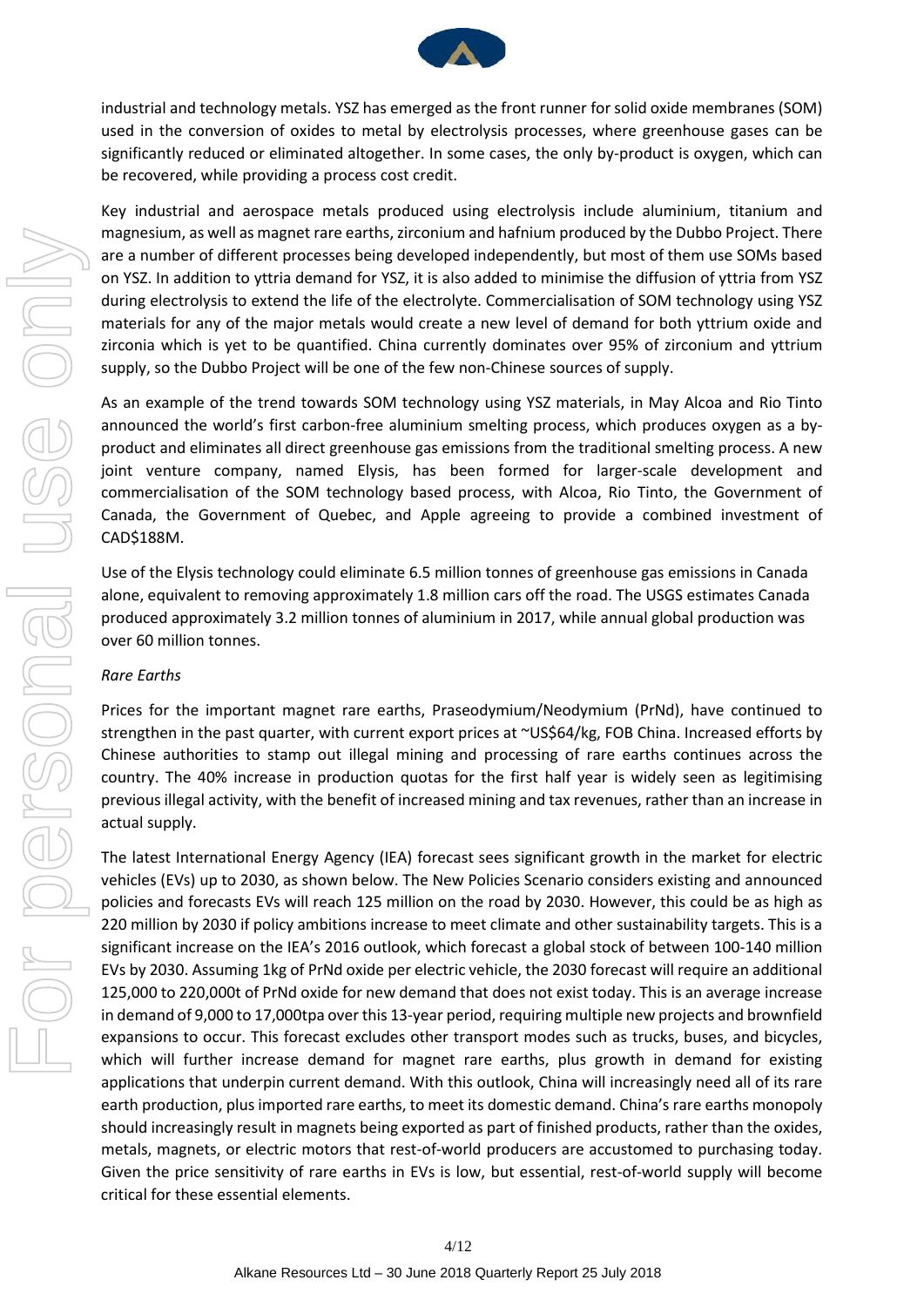



#### *Niobium*

Ferro-niobium prices continue to trend higher in response to continued strength in the ferro-vanadium market. The graphic below shows ferro-vanadium prices relative to ferro-niobium, and how they have more than doubled since the end of last year. Current ferro-niobium prices are around US\$37.0/kg in warehouse Rotterdam and look set to move higher.



#### *Hafnium*

Hafnium metal prices are approximately US\$775/kg (min 99% Hf max 1% Zr) in warehouse Rotterdam, with demand currently matching supply. However, there are multiple applications under development that could increase demand significantly for both hafnium oxide and metal.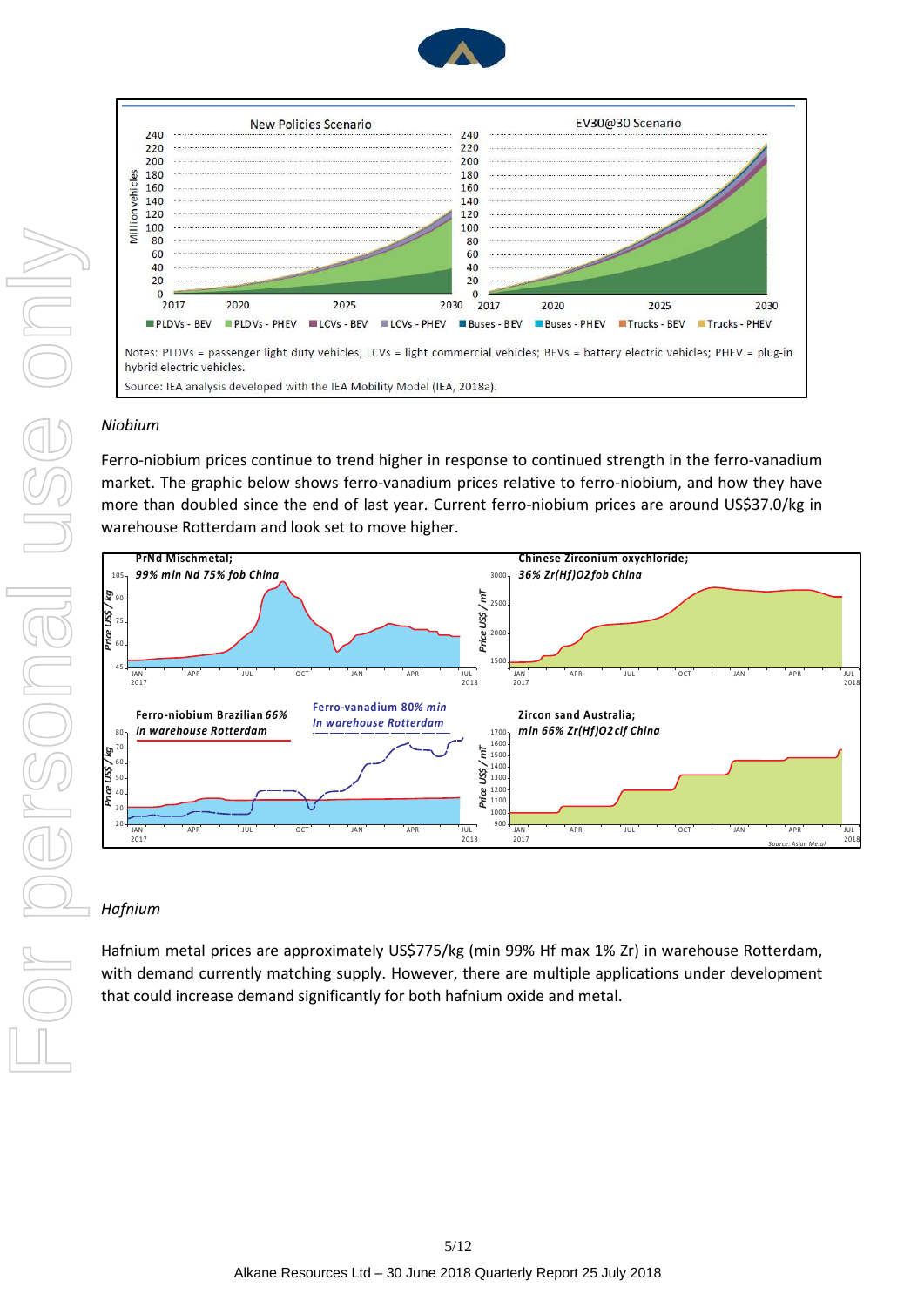

#### **TOMINGLEY GOLD OPERATIONS (TGO)**

*Tomingley Gold Operations Pty Ltd 100%* 

Tomingley Gold Operations is based on four gold deposits (Wyoming One, Wyoming Three, Caloma and Caloma Two) located about 14 kilometres north of the Company's inactive Peak Hill Gold Mine, and approximately 50 kilometres southwest of Dubbo.

## *Operations*

TGO continues to perform well, with one fleet operating between the Caloma Two and Wyoming One pits. Open pit mining remains on schedule to finish in this coming quarter.

A total of 19,135 ounces of gold were poured for the quarter, taking full year production to 78,533 ounces, which met guidance. The site cash costs for the quarter were A\$754/oz (full year A\$767/oz) with an all in sustaining cost (AISC) of A\$1,017/oz (full year A\$1,002/oz).

Guidance for FY19 is production of 30,000 to 35,000 ounces of gold at an AISC of A\$1,300 to A\$1,400 per ounce. The reduction in production is due to the cessation of mining in the coming quarter, and subsequent processing of stockpiles. The increase in AISC is due to the higher proportion of fixed costs during this period, particularly in processing, as well as the realisation of previously amortised rehabilitation (this includes budgeted expenditure of \$5M on rehabilitation for which provision in Alkane's accounts has already been made).

Gold sold for the quarter was 19,163 ounces (full year 75,507 ounces) at an average sales price of A\$1,735/oz (full year A\$1,706/oz), generating revenue of A\$33.2M (full year A\$128.8M). Bullion remained constant at 4,836 ounces (fair value of A\$8.0M at quarter end). Run of mine ore stockpiles increased during the quarter by 193,041 tonnes, with this consisting of predominately medium-grade ore. (Refer to table on next page.)

Site operating cash flow<sup>1</sup> was A\$16.0M (full year A\$60.1M). The hedge book at quarter end consisted of 4,000 ounces of forward contracts at an average forward price of A\$1,750/oz.

## *Underground Mining Study*

The revamped Mineral Resources and Ore Reserves were completed during the quarter and full details were given in the **ASX Announcement of 4 June 2018** and **ASX Supplementary Announcement of 12 June 2018.** (Also see tables following.)

A project manager has been appointed to confirm the development economics and prepare a detailed execution plan for an investment decision by December 2018. The current plan being evaluated shows portal development occurring in the March quarter of FY19.

**1Operating cashflow** = As prescribed by AASB 107 Statement of Cashflows where exploration outflows and development outflows are grouped under investing cashflows. Note that the Quarterly Cashflow (Appendix 5B) includes those outflows under operating cashflows.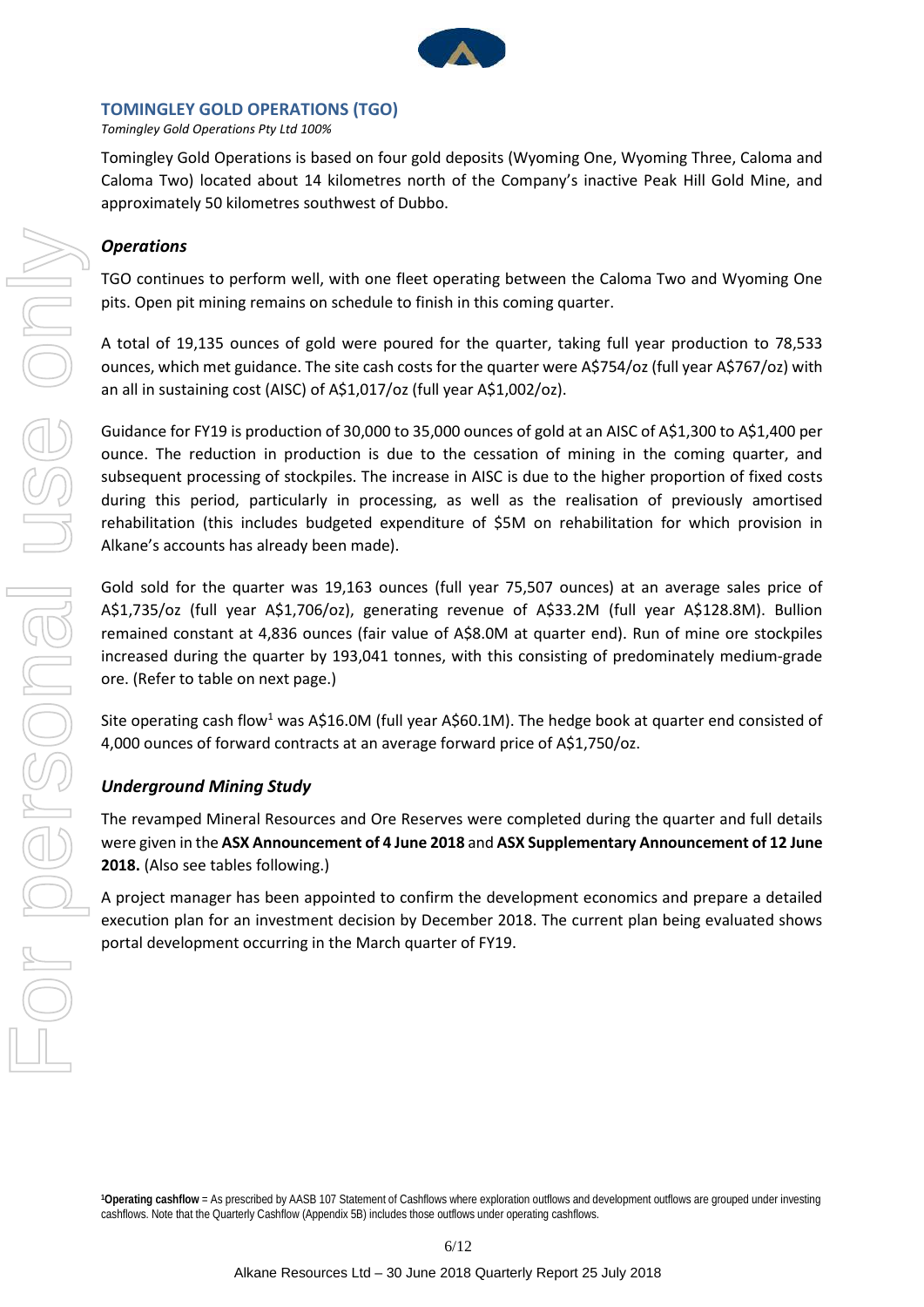

#### **TGO FY 2018 Quarterly and Annual Production Figures**

| <b>TGO Production</b>     |               | FY 2017   | Sep Quarter<br>2017 | Dec Quarter<br>2017 | Mar Quarter<br>2018 | <b>Jun Quarter</b><br>2018 | FY 2018   |
|---------------------------|---------------|-----------|---------------------|---------------------|---------------------|----------------------------|-----------|
| Waste mined               | <b>BCM</b>    | 7,679,110 | 1,807,545           | 507,498             | 470,598             | 379,733                    | 3,165,414 |
| Ore mined                 | <b>Tonnes</b> | 1,222,868 | 289,627             | 330,613             | 505,840             | 463,732                    | 1,589,811 |
| <b>Strip Ratio</b>        | Ratio         | 16.6      | 16.0                | 4.1                 | 2.5                 | 2.3                        | 5.4       |
| Grade                     | g/t           | 2.08      | 2.55                | 1.96                | 1.80                | 1.87                       | 1.99      |
| Ore milled                | <b>Tonnes</b> | 1,087,983 | 281,191             | 264,416             | 272,125             | 274,871                    | 1,092,602 |
| Head grade                | g/t           | 2.15      | 2.80                | 2.21                | 2.41                | 2.23                       | 2.42      |
| Recovery                  | %             | 91.5      | 92.7                | 92.9                | 91.2                | 90.5                       | 91.9      |
| Gold poured               | <b>Ounces</b> | 68,836    | 24,122              | 16,641              | 18,635              | 19,135                     | 78,533    |
| <b>Revenue Summary</b>    |               |           |                     |                     |                     |                            |           |
| Gold sold                 | <b>Ounces</b> | 69,929    | 21,610              | 13,184              | 21,550              | 19,163                     | 75,507    |
| Average price realised    | A\$/oz        | 1,678     | 1,685               | 1,694               | 1,708               | 1,735                      | 1,706     |
| Gold revenue              | A\$M          | 117.3     | 36.4                | 22.3                | 36.8                | 33.2                       | 128.8     |
| <b>Cost Summary</b>       |               |           |                     |                     |                     |                            |           |
| Mining                    | A\$/oz        | 748       | 501                 | 503                 | 436                 | 455                        | 475       |
| Processing                | A\$/oz        | 295       | 208                 | 260                 | 240                 | 248                        | 236       |
| <b>Site Support</b>       | A\$/oz        | 84        | 56                  | 78                  | 42                  | 51                         | 56        |
| C1 Site Cash Cost         | A\$/oz        | 1,127     | 766                 | 840                 | 718                 | 754                        | 767       |
| Royalties                 | A\$/oz        | 49        | 54                  | 51                  | 48                  | 54                         | 52        |
| Sustaining capital        | A\$/oz        | 47        | 34                  | 27                  | 27                  | 37                         | 32        |
| Rehabilitation            | A\$/oz        | 71        | 97                  | 99                  | 140                 | 136                        | 117       |
| Corporate                 | A\$/oz        | 41        | 31                  | 41                  | 29                  | 36                         | 34        |
| AISC <sup>2</sup>         | A\$/oz        | 1,335     | 982                 | 1,058               | 962                 | 1,017                      | 1,002     |
| Bullion on hand           | <b>Ounces</b> | 1,814     | 4,303               | 7,756               | 4,870               | 4,836                      | 4,836     |
| <b>Stockpiles</b>         |               |           |                     |                     |                     |                            |           |
| Ore for immediate milling | Tonnes        | 761,829   | 770,136             | 829,356             | 1,063,782           | 1,256,823                  | 1,256,823 |
| Grade                     | g/t           | 0.95      | 0.86                | 0.87                | 0.91                | 0.97                       | 0.97      |
| Contained gold            | <b>Ounces</b> | 23,300    | 21,086              | 23,195              | 31,140              | 39,338                     | 39,338    |

<sup>2</sup>AISC = All in Sustaining Cost comprises all site operating costs, royalties, mine exploration, sustaining capex, mine development and an allocation of corporate costs, calculated on the basis of ounces produced. AISC does not include share based payments or net realisable value provision for ore inventory.

## **TGO Underground Mineral Resources at 2.5g/t Au cut off**

| <b>TOMINGLEY GOLD OPERATIONS UNDERGROUND RESOURCES (May 2018)</b> |                 |               |                  |               |                 |               |              |                    |                   |
|-------------------------------------------------------------------|-----------------|---------------|------------------|---------------|-----------------|---------------|--------------|--------------------|-------------------|
|                                                                   | <b>MEASURED</b> |               | <b>INDICATED</b> |               | <b>INFERRED</b> |               | <b>TOTAL</b> |                    |                   |
| <b>DEPOSIT</b>                                                    | Tonnage         | Grade         | Tonnage          | Grade         | Tonnage         | Grade         | Tonnage      | Grade              | <b>Total Gold</b> |
|                                                                   | (Kt)            | $(q/t \, Au)$ | (Kt)             | $(q/t \, Au)$ | (Kt)            | $(g/t \, Au)$ | (Kt)         | $(g/t \text{ Au})$ | (Koz)             |
| Underground Resources (cut off 2.50g/t Au)                        |                 |               |                  |               |                 |               |              |                    |                   |
| <b>Wyoming One</b>                                                | 0               | 0.0           | 866              | 4.0           | 110             | 3.2           | 976          | 3.9                | 122               |
| <b>Wyoming Three</b>                                              | 10              | 3.6           | 6                | 3.1           | 4               | 3.1           | 20           | 3.4                | 2                 |
| Caloma                                                            | 82              | 3.8           | 35               | 3.4           | 47              | 3.0           | 164          | 3.5                | 18                |
| Caloma Two                                                        |                 | 0.0           | 218              | 3.6           | 76              | 3.2           | 294          | 3.5                | 33                |
| <b>Sub Total</b>                                                  | 92              | 3.6           | 1,125            | 3.9           | 237             | 3.2           | 1,454        | 3.7                | 175               |
| <b>TOTAL</b>                                                      | 92              | 3.6           | 1.125            | 3.9           | 237             | 3.2           | 1.454        | 3.7                | 175               |

Apparent arithmetic inconsistencies are due to rounding & Wyoming Three remains unchanged from the 2015 study (full details in ASX Announcement of 4 June 2018 and ASX Supplementary Announcement of 12 June 2018)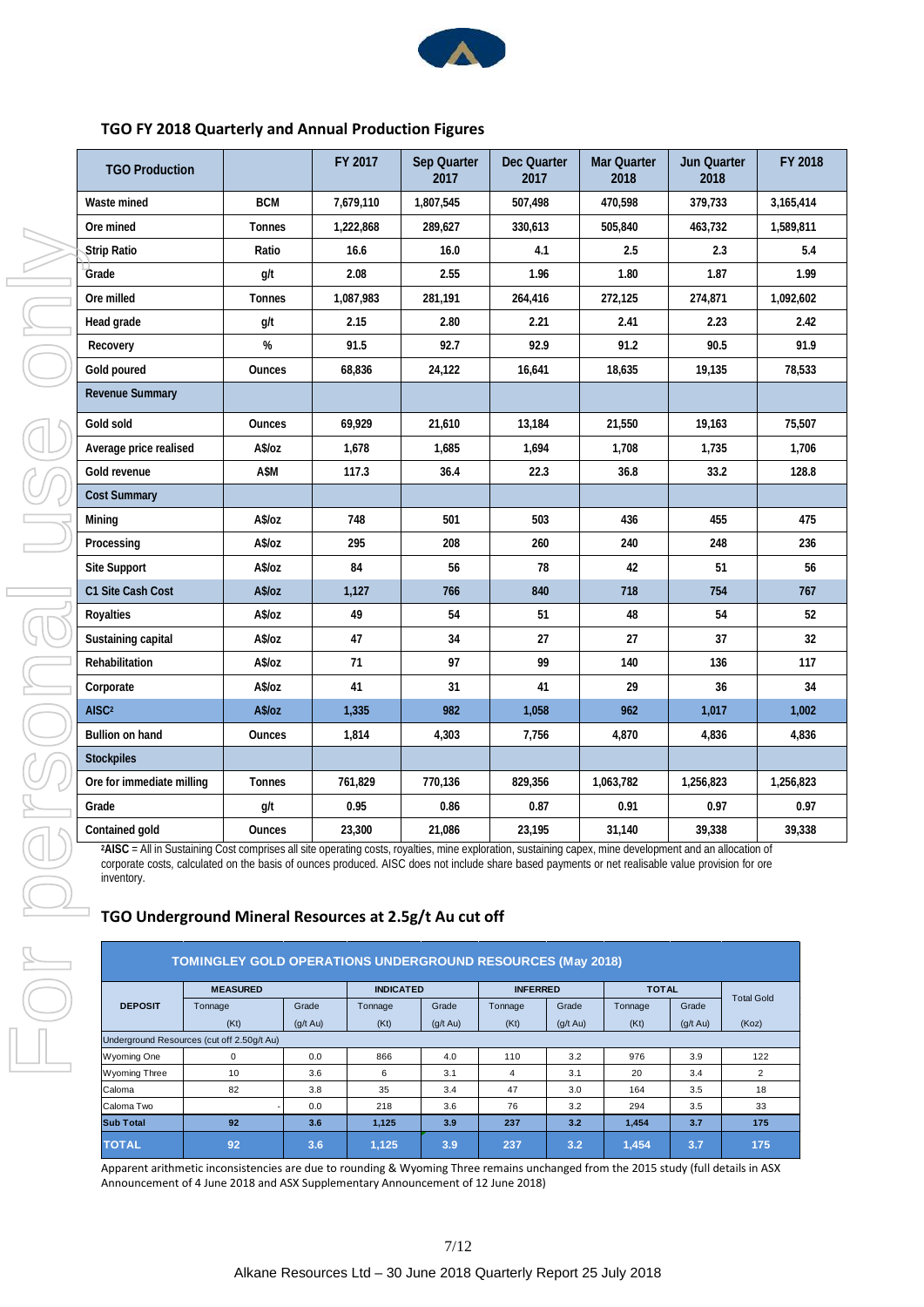

### **TGO Underground Ore Reserves at 2.4g/t Au cut off and gold price of A\$1,350/oz**

| <b>UNDERGROUND ORE RESERVES (May 2017)</b> |              |                |            |  |  |  |
|--------------------------------------------|--------------|----------------|------------|--|--|--|
| <b>SOURCE</b>                              | Tonnage (Kt) | Grade (g/t Au) | Gold (koz) |  |  |  |
| Proven                                     | 45           | 2.7            |            |  |  |  |
| Probable                                   | 688          | 3.2            | 70         |  |  |  |
| <b>TOTAL</b>                               | 732          | 3.1            | 74         |  |  |  |

Apparent arithmetic inconsistencies are due to rounding (full details in ASX Announcement of 4 June 2018 and ASX Supplementary Announcement of 12 June 2018)

## *Planned Material for Mining*

The financial evaluation of the potential underground mining operation included the creation of a mine plan. The intention is to mine 1.24Mt of ore with grading 2.7g/t gold, for a resultant 108,000 ounces of contained gold.

| TOMINGLEY GOLD OPERATIONS UNDERGROUND PLANNED MINING MATERIAL (MAY 2018) |          |               |                |                    |          |                    |              |               |                      |
|--------------------------------------------------------------------------|----------|---------------|----------------|--------------------|----------|--------------------|--------------|---------------|----------------------|
| Deposit                                                                  | Measured |               | Indicated      |                    | Inferred |                    | <b>Total</b> |               | <b>Total</b><br>Gold |
|                                                                          | Tonnage  | Grade         | <b>Tonnage</b> | Grade              | Tonnage  | Grade              | Tonnage      | Grade         |                      |
|                                                                          | (kt)     | $(g/t \, Au)$ | (kt)           | $(g/t \text{ Au})$ | (kt)     | $(g/t \text{ Au})$ | (kt)         | $(g/t \, Au)$ | (koz)                |
| <b>Wyoming One</b>                                                       |          |               | 939            | 2.7                | 3        | 1.3                | 943          | 2.7           | 81                   |
| Caloma                                                                   | 65       | 2.6           | 17             | 2.6                | 12       | 2.3                | 94           | 2.5           | 8                    |
| Caloma Two                                                               |          |               | 153            | 3.2                | 52       | $\overline{2}$     | 206          | 2.9           | 19                   |
| <b>Total</b>                                                             | 65       | 2.6           | 1109           | 2.8                | 67       | 2.0                | 1243         | 2.7           | 108                  |
|                                                                          |          |               |                |                    |          |                    |              |               |                      |

The division of the material contained in the mine plan by resource classification is shown below.

Apparent arithmetic inconsistencies are due to rounding (full details in ASX Announcement of 4 June 2018 and ASX Supplementary Announcement of 12 June 2018)

The decision to include Inferred Resources in the mine plan was supported by the operating experience and reconciliations in the existing open cut pits. There is a lower level of geological confidence associated with inferred mineral resources and there is no certainty that further exploration work will result in the determination of indicated mineral resources or that the production target/mine plan itself will be realised.

Note the key difference between the material included in the mine plan and the material included in the ore reserve is that the mine plan uses a gold price of A\$1,600 per ounce and the reserve uses a gold price of A\$1,350 per ounce.

## *Regional Exploration*

As part of the ongoing regional exploration program to define additional gold resources for the mining operation at Tomingley, assay results were received from Reverse Circulation (RC) drilling comprising 13 drill holes totalling 2,514m at Roswell, Myalls United and Glen Isla prospects. Results were detailed in the **ASX Announcement of 11 July 2018.**

The Roswell discovery confirmed the potential within the 8km corridor to the Smiths prospect for a number of TGO style deposits. The geological models for each prospect are being improved to assist further targeting and evaluation for resource potential.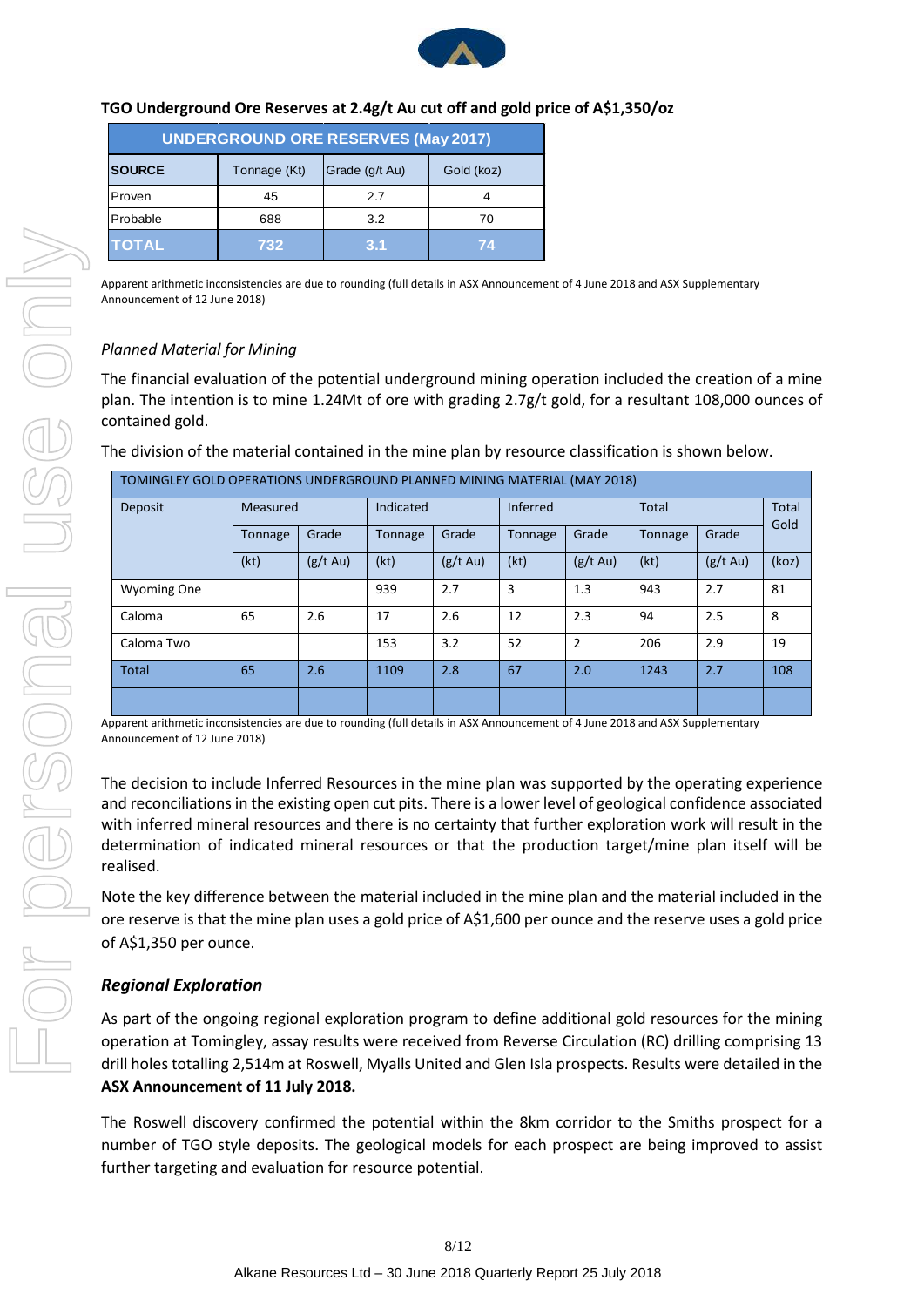

#### *Roswell Prospect*

Mineralisation intersected by the 2017 air core drilling program (e.g. MCAC058 – 9m grading 0.88g/t Au at previously termed McLeans South Prospect) at Roswell Prospect was tested by six RC drill holes for 1,326m.

The drilling confirmed strong gold mineralisation, in particular RWRC003. This hole intersected a large zone of quartz veining hosted predominantly in weathered bedrock from the base of alluvium. The mineralisation identified within fresh rock, further down hole, is typical 'Tomingley' style quartz veining and associated sericite-carbonate bleaching alteration, with strong development of pyrite and arsenopyrite hosted within porphyritic volcanics and volcaniclastics. Three metres of puggy clay from 197m has been interpreted as a reverse or thrust fault which offsets stratigraphy and mineralisation. Assays have confirmed the discovery of a zone of broad gold mineralisation with high-grade gold ore shoots beneath 30m of cover, with the following intersections:

| 31 metres grading 0.93g/t Au from 39 metres; |
|----------------------------------------------|
| 1 metre grading 3.28g/t Au from 46 metres;   |
| 16 metres grading 1.90g/t Au from 76 metres; |
| 7 metres grading 3.43g/t Au from 78 metres.  |
|                                              |

This mineralisation is largely open to the north and south with significant but lower-grade gold mineralisation intersected 100m north in hole MCP070:

|      | MCP070 8 metres grading 0.80g/t Au from 152 metres; |
|------|-----------------------------------------------------|
| incl | 3 metres grading 1.51g/t Au from 156 metres;        |
| and  | 8 metres grading 0.60g/t Au from 183 metres.        |

Diamond coring is underway to characterise the geology, alteration and to determine structural controls to the mineralisation. In addition, a 13,000m air core program is underway to infill mineralisation intersected by previous air core traverses to nominal 200m spaced traverses as part of an evaluation exploration program south of Tomingley to determine the resource potential of these mineralised zones.

## *Glen Isla Prospect*

Glen Isla Prospect covers a large low-sulphidation epithermal gold system, which is located 6km east of the TGO. The prospect comprises outcropping and well-developed sinter terracing within a broadly synformal closure of rhyolite – basalt/sediments with historic bulk low-grade gold drill hole intersections. The Devonian-aged Dulladery Volcanics are known to host epithermal gold deposits elsewhere in the region.

Four RC drill holes for a total of 723m were completed, testing gold-arsenic-antinomy anomalies from the historic drilling and untested gold-in-soil results. The drilling intersected strong hydrothermal phyllic alteration with up to 5% pyrite mineralisation as disseminations and stringers, hosted in basalt and rhyolite sequences beneath the network of sinters. GIR028 and 30 returned broad low-grade gold intercepts, but more significant results were:

| <b>GIR029</b> | 9 metres grading 0.41g/t Au from 48 metres  |
|---------------|---------------------------------------------|
| <b>GIR031</b> | 51 metres grading 0.36g/t Au from 75 metres |
| <b>Incl</b>   | 16 metres grading 0.51g/t Au from 93 metres |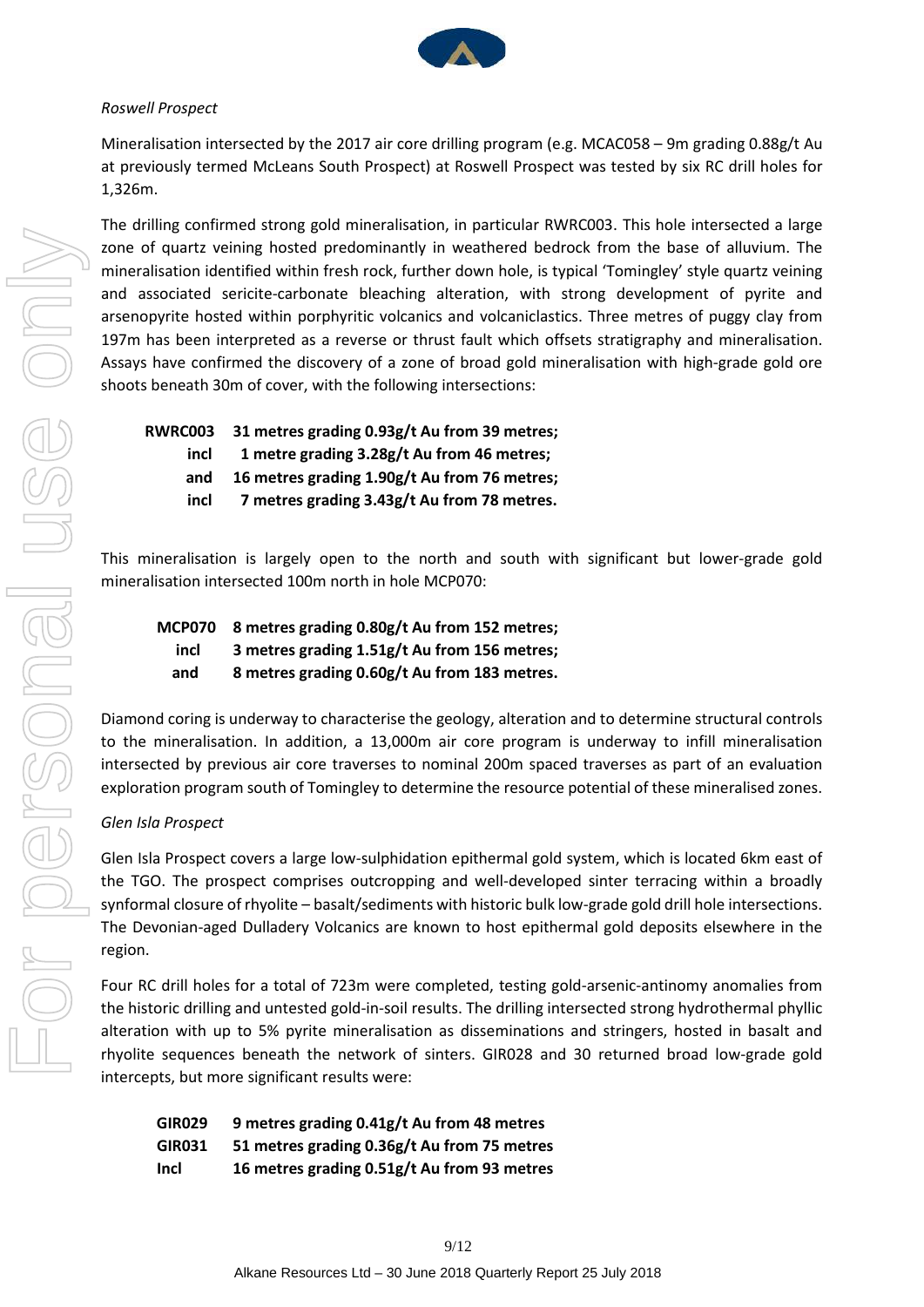

These broad, low-grade gold results, together with the presence of sinters, are typical of an upper section of a fertile gold epithermal system. Further drill testing for deep, high-grade gold feeder or 'bonanza' structures is planned for later in the year. Detailed soil sampling over the Glen Isla prospect and at other regional prospects within the tenement are planned for completion in the next few months.



## *Peak Hill Gold Mine (PHGM)*

3D modelling of the historic mineralisation drill database continued and an updated Resource model is anticipated in the September 2018 quarter. Core drilling is scheduled to commence in the second half of H1FY18 to both confirm these structures and provide additional information at depth.

**ELSIENORA (gold); ORANGE EAST PROJECT (gold–copper); WELLINGTON (copper-gold); CUDAL (gold-zinc); NORTHERN MOLONG PORPHYRY PROJECT (NMPP); ROCKLEY PROJECT (gold); TRANGIE (nickel-copper +); ARMSTRONGS (gold);** *Alkane Resources Ltd 100%.*

Activities were limited to data compilation and review, or preparation for field activities.

## **LEINSTER REGION JOINT VENTURE (nickel-gold)**

*Alkane Resources Ltd 19.4% diluting, Australian Nickel Investments Pty Ltd (ANI) 79.6%. Two prospects - Miranda and McDonough Lookout.* 

ANI have not advised of any changes at time of release.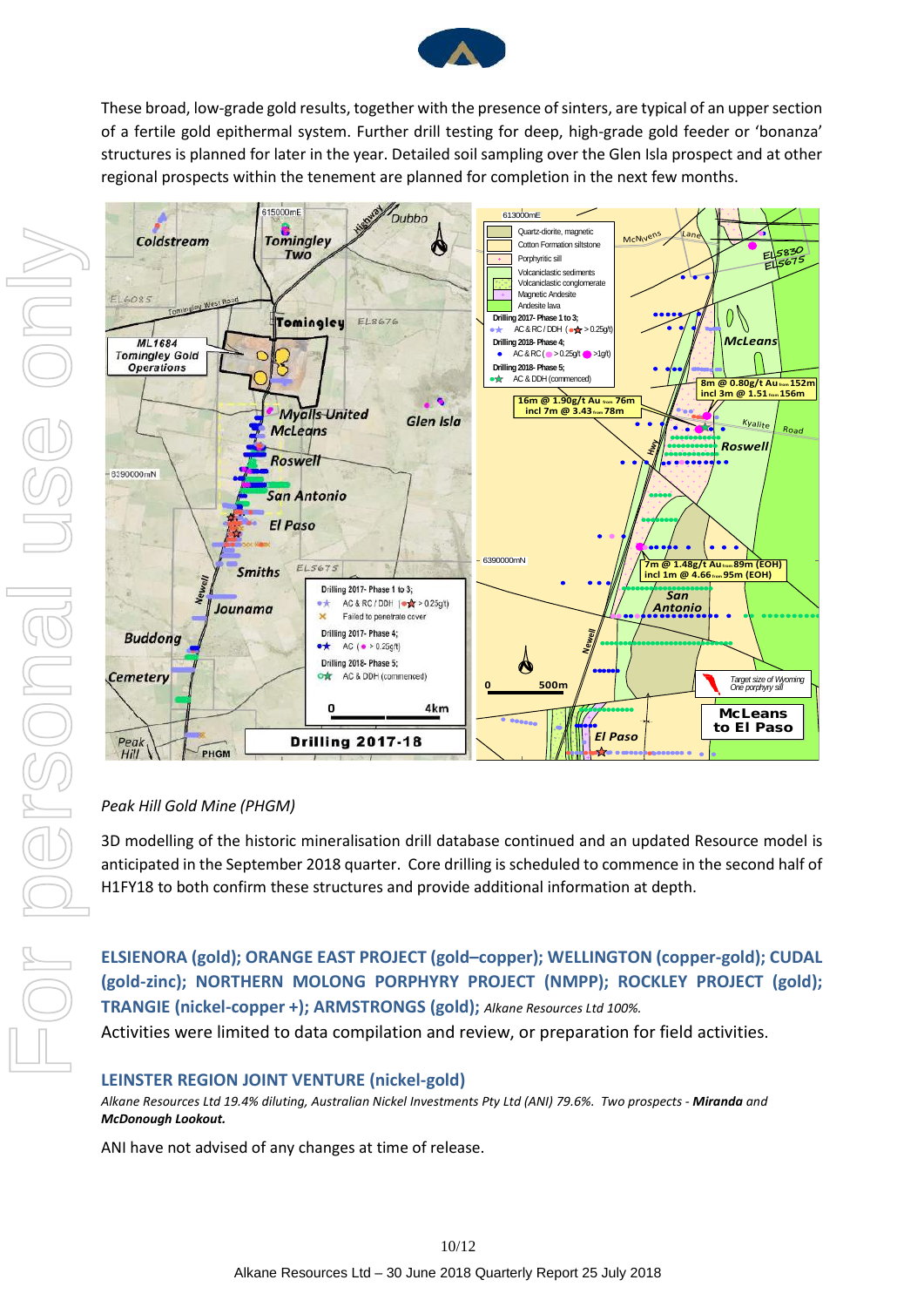

#### **CORPORATE**

The Group's cash and bullion position totalled A\$80.0M, with A\$72.0M in cash and bullion on hand at fair value of A\$8.0M, an increase of A\$11.0M from the previous quarter. The Group is debt free.

The Company's Chief Financial Officer, Michael Ball, resigned during the quarter to take up a CFO role with another Australian mining company. Michael has provided excellent guidance and service over his five years with the Company, a period which covered the financing and development of TGO on time and on budget, approval and detailed engineering of the Dubbo Project, as well as re-establishing the Company as an operating entity. We wish Michael all the best in his new role.

The Company has subsequently appointed James Carter as Chief Financial Officer. James is a CPA with over 20 years' experience in the mining industry. His work experience has included involvement with numerous debt and equity capital market transactions, IPOs, tax strategy, M&A and corporate governance, particularly as CFO of ASX200 Straits Resources, a diversified metals group listed on the ASX, and CFO and Company Secretary of SGX listed Straits Asia Resources. James will start with the Company in October after serving his notice from his current employer.

The Company has a strategy of allocating a modest portion of its cash balance towards investments in junior gold mining companies and projects that meet its investment criteria and continued to evaluate projects within the quarter. In general the Company is looking at potential investments that have high exploration potential and/or require near term development funding. The Company is particularly interested in projects that may fit in between the commencement of underground mining at TGO and the potential commencement of production from any of the exploration tenements surrounding TGO, assuming successful resource growth and subsequent development.